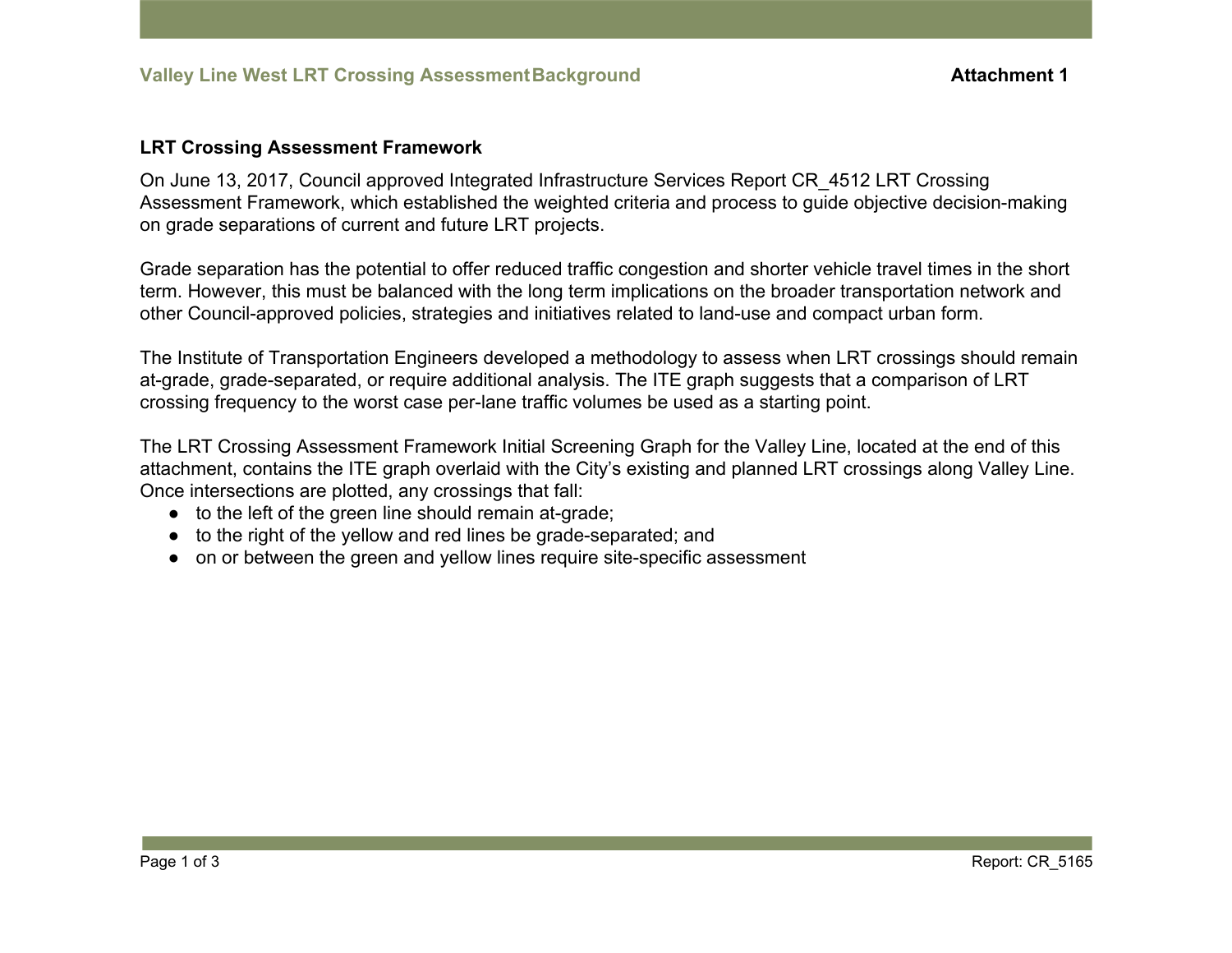## **Valley Line West LRT Crossing Assessment Background <b>Attachment 1**



**LRT Crossing Assessment Framework - Initial Screening Graph (Low Floor Network Overlay)**